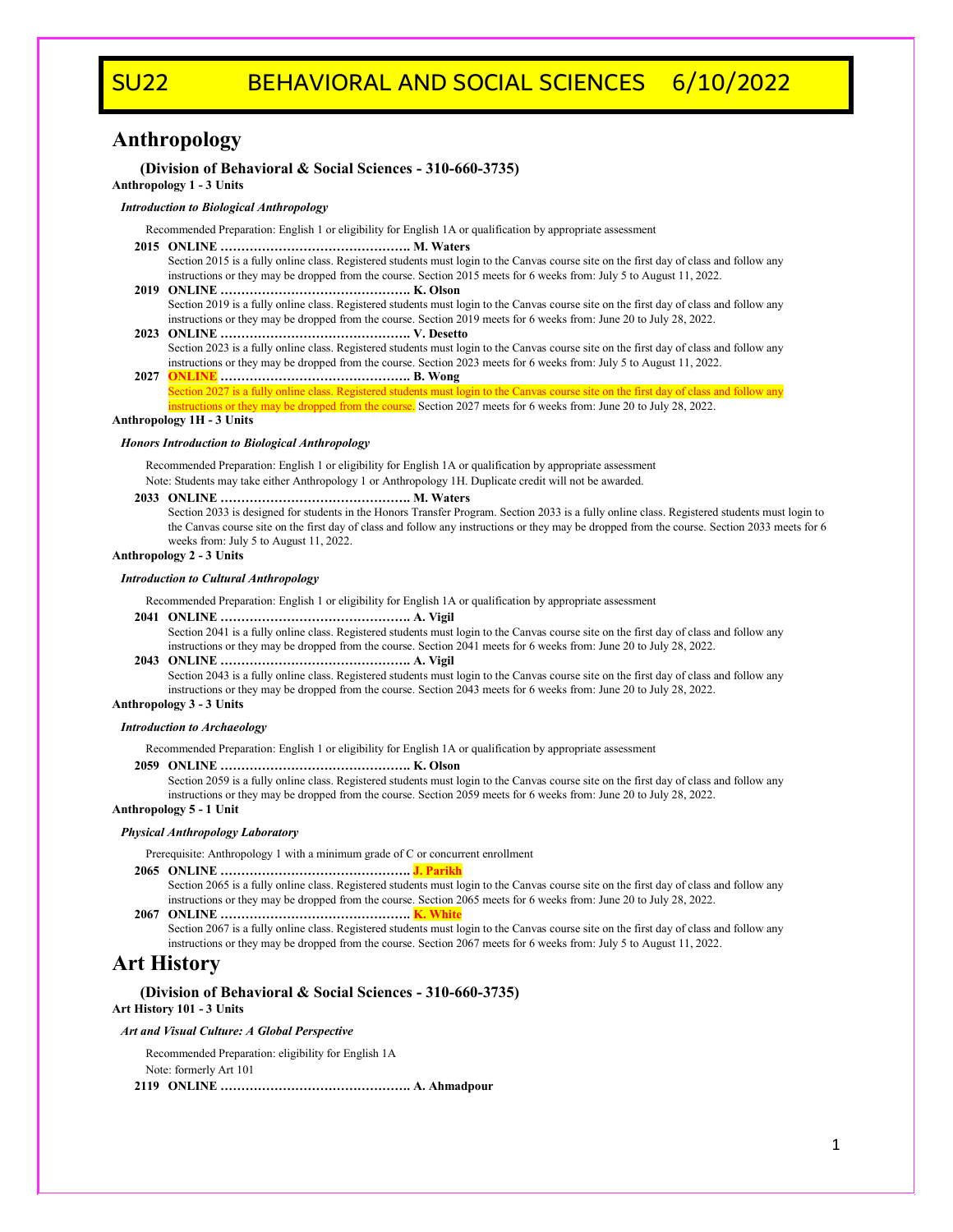Section 2119 is a fully online class. Registered students must login to the Canvas course site on the first day of class and follow any instructions or they may be dropped from the course. Section 2119 meets for 6 weeks from: July 5 to August 11, 2022.

- **2121 ONLINE ………………………………………. A. Ahmadpour** Section 2121 is a fully online class. Registered students must login to the Canvas course site on the first day of class and follow any instructions or they may be dropped from the course. Section 2121 meets for 6 weeks from: July 5 to August 11, 2022.
- **2131 ONLINE ………………………………………. G. Potts**

Section 2131 is a fully online class. Registered students must login to the Canvas course site on the first day of class and follow any instructions or they may be dropped from the course. Section 2131 meets for 6 weeks from: June 20 to July 28, 2022. **2135 ONLINE ………………………………………. A. Bronte**

Section 2135 is a fully online class. Registered students must login to the Canvas course site on the first day of class and follow any instructions or they may be dropped from the course. Section 2135 meets for 6 weeks from: June 20 to July 28, 2022.

# **Art History 102A - 3 Units**

#### *History of Western Art - Prehistoric to Gothic*

Recommended Preparation: eligibility for English 1A

Note: formerly Art 102A

### **2149 ONLINE ………………………………………. J. Wolfgram**

Section 2149 is a fully online class. Registered students must login to the Canvas course site on the first day of class and follow any instructions or they may be dropped from the course. Section 2149 meets for 6 weeks from: July 5 to August 11, 2022.

### **Art 102AH - 3 Units**

#### *Honors History of Western Art - Prehistoric to Gothic*

Recommended Preparation: eligibility for English 1A

Note: formerly Art 102AH

**2153 ONLINE ………………………………………. E. Russell**

Section 2153 is designed for students in the Honors Transfer Program. Section 2153 is a fully online class. Registered students must login to the Canvas course site on the first day of class and follow any instructions or they may be dropped from the course. Section 2153 meets for 6 weeks from: July 5 to August 11, 2022.

# **Art 102B - 3 Units**

#### *History of Western Art – Proto-Renaissance to 19th Century*

Recommended Preparation: English 1 or eligibility for English 1A or qualification by appropriate assessment Note: formerly Art 102B

**2165 ONLINE ………………………………………. K. Whitney**

Section 2165 is a fully online class. Registered students must login to the Canvas course site on the first day of class and follow any instructions or they may be dropped from the course. Section 2165 meets for 6 weeks from: July 5 to August 11, 2022.

**2167 ONLINE ………………………………………. K. Whitney** Section 2167 is a fully online class. Registered students must login to the Canvas course site on the first day of class and follow any instructions or they may be dropped from the course. Section 2167 meets for 6 weeks from: July 5 to August 11, 2022.

# **Childhood Education**

# **(Division of Behavioral & Social Sciences - 310-660-3735)**

# **Child Development 103 - 3 Units**

## *Child Growth and Development*

Recommended Preparation: eligibility for English 1A

- **2187 ONLINE ………………………………………. J. Jefferis** ection 2187 is a fully online class. Registered students must login to the Canvas course site on the first day of class and follow any nstructions or they may be dropped from the course. Section 2187 meets for 6 weeks from: June 20 to July 28, 2022.
- **2189 ONLINE ………………………………………. Y. Lopez-Arellano** Section 2189 is a fully online class. Registered students must login to the Canvas course site on the first day of class and follow any structions or they may be dropped from the course. Section 2189 meets for 6 weeks from: July 5 to August 11, 2022.
- **2191 ONLINE ………………………………………. V. Marquez** Section 2191 is a fully online class. Registered students must login to the Canvas course site on the first day of class and follow any

instructions or they may be dropped from the course. Section 2191 meets for 6 weeks from: June 20 to July 28, 2022. **2195 ONLINE ………………………………………. S. Tharuvai**

Section 2195 is a fully online class. Registered students must login to the Canvas course site on the first day of class and follow any instructions or they may be dropped from the course. Section 2195 meets for 6 weeks from: July 5 to August 11, 2022.

# **Child Development 104 - 3 Units**

## *The Home, the School, the Community*

Recommended Preparation: English 1 or eligibility for English 1A or qualification by appropriate assessment

**2215 ONLINE ………………………………………. M. Marano**

Section 2215 is a fully online class. Registered students must login to the Canvas course site on the first day of class and follow any instructions or they may be dropped from the course. Section 2215 meets for 6 weeks from: July 5 to August 11, 2022.

# **Child Development 108 - 3 Units**

#### *Principles and Practices of Teaching Young Children*

Prerequisite: Child Development 103 with a minimum grade of C or concurrent enrollment

- Recommended Preparation: English 1 or eligibility for English 1A or qualification by appropriate assessment
- **2231 ONLINE ………………………………………. J. Jefferis**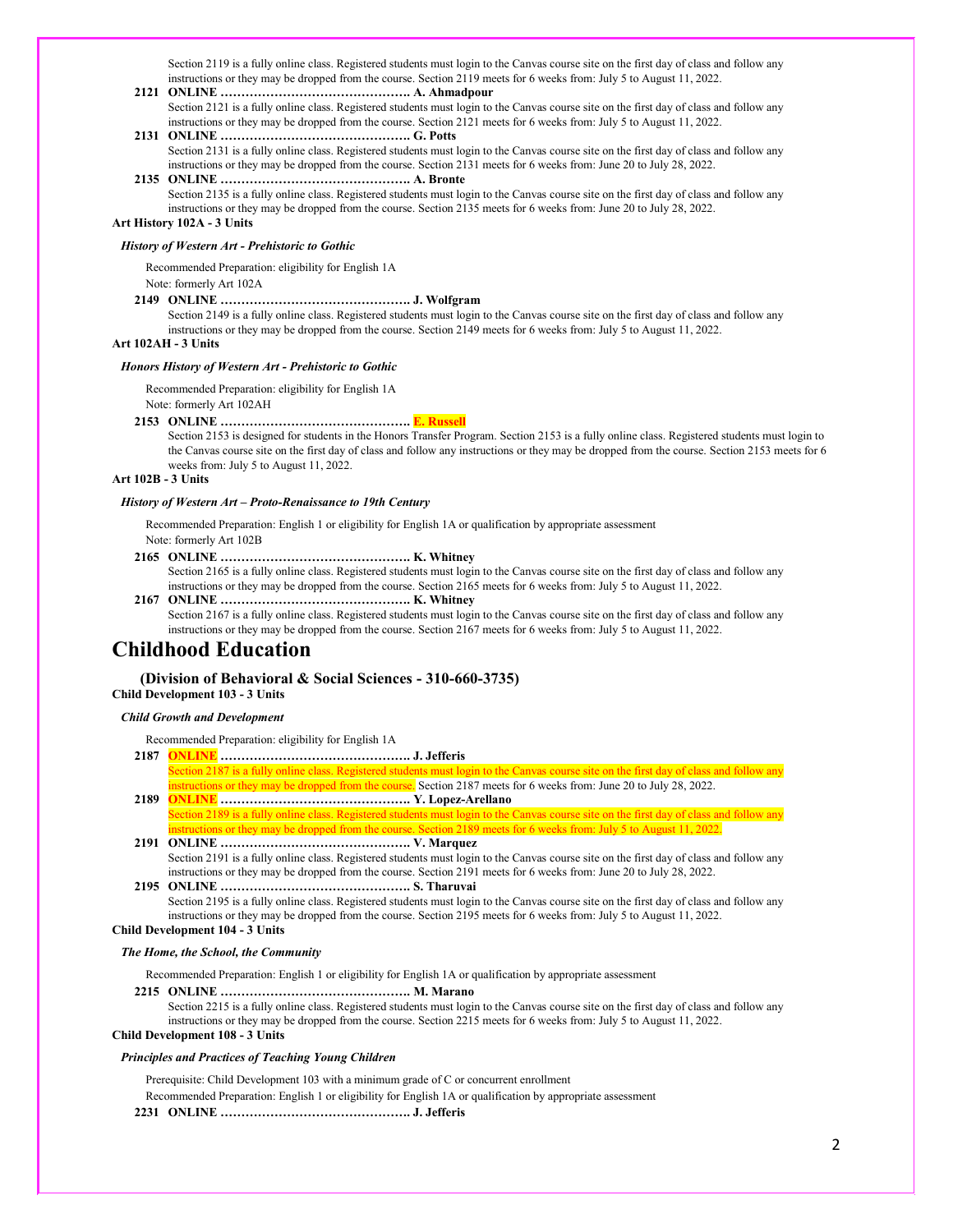Section 2231 is a fully online class. Registered students must login to the Canvas course site on the first day of class and follow any instructions or they may be dropped from the course. Section 2231 meets for 6 weeks from: June 20 to July 28, 2022. **Child Development 112 - 3 Units**

# *Teaching Young Children in a Diverse Society*

Prerequisite: Child Development 103 with a minimum grade of C or concurrent enrollment

Recommended Preparation: English 1 or eligibility for English 1A or qualification by appropriate assessment

#### **2237 ONLINE ………………………………………. B. Wilson**

Section 2237 is a fully online class. Registered students must login to the Canvas course site on the first day of class and follow any instructions or they may be dropped from the course. Section 2237 meets for 6 weeks from: July 5 to August 11, 2022.

**Child Development 114 - 3 Units**

#### *Observing and Assessing Young Children*

Prerequisite: Child Development 103 with a minimum grade of C or concurrent enrollment

Recommended Preparation: English 1 or eligibility for English 1A or qualification by appropriate assessment

#### **2241 ONLINE ………………………………………. S. Baxter**

Section 2241 is a fully online class. Registered students must login to the Canvas course site on the first day of class and follow any instructions or they may be dropped from the course. Section 2241 meets for 6 weeks from: June 20 to July 28, 2022.

**Child Development 150 - 3 Units**

#### *Introduction to Children with Special Needs*

Recommended Preparation: eligibility for English 1A

**2275 ONLINE ………………………………………. S. Tharuvai**

Section 2275 is a fully online class. Registered students must login to the Canvas course site on the first day of class and follow any instructions or they may be dropped from the course. Section 2275 meets for 6 weeks from: July 5 to August 11, 2022.

# **Economics**

# **(Division of Behavioral & Social Sciences 310-660-3735)**

**Economics 100 - 3 Units**

## *Fundamentals of Economics*

Recommended Preparation: English 1 or eligibility for English 1A or qualification by appropriate assessment

Note: Economics 100 with a minimum grade of C satisfies the recommended preparation for Economics 101. Students who have received credit in Economics 101 and 102 will not receive credit for Economics 100 formerly Economics 5

## **2281 ON-CAMPUS 8:00-10:10am MTWTh ........... G. Nebbia ............... SOCS 118**

Section 2281 meets for 6 weeks from: July 5 to August 11, 2022.

**4115 ONLINE ………………………………………. G. Nebbia** Section 4115 is designed for Torrance Unified School District High School students. Section 4115 is a fully online class. Registered students must login to the Canvas course site on the first day of class and follow any instructions or they may be dropped from the course. Section 4115 meets for 6 weeks from: June 20 to July 28, 2022.

**4117 ONLINE ………………………………………. G. Nebbia** Section 4117 is designed for Torrance Unified School District High School students. Section 4117 is a fully online class. Registered students must login to the Canvas course site on the first day of class and follow any instructions or they may be dropped from the course. Section 4117 meets for 6 weeks from: June 20 to July 28, 2022.

### **Economics 101 - 3 Units**

#### *Principles of Economics: Macroeconomics*

Prerequisite: Mathematics 73 or 80 with a minimum grade of C in prerequisite or qualification by testing (El Camino College Mathematics Placement Test) and assessment

Recommended Preparation: English 1 or eligibility for English 1A or qualification by appropriate assessment

Note: Economics or Business students should consult with a counselor to determine which intermediate algebra course is appropriate for the major formerly Economics 1

**2287 ONLINE ………………………………………. T. Carter** Section 2287 is a fully online class. Registered students must login to the Canvas course site on the first day of class and follow any instructions or they may be dropped from the course. Section 2287 meets for 6 weeks from: July 5 to August 11, 2022. **2289 ONLINE ………………………………………. T. Carter**

Section 2289 is a fully online class. Registered students must login to the Canvas course site on the first day of class and follow any instructions or they may be dropped from the course. Section 2289 meets for 6 weeks from: July 5 to August 11, 2022.

**2295 ONLINE ………………………………………. M. Keskinel** Section 2295 is a fully online class. Registered students must login to the Canvas course site on the first day of class and follow any instructions or they may be dropped from the course. Section 2295 meets for 6 weeks from: June 20 to July 28, 2022.

**2297 ONLINE ………………………………………. M. Keskinel** Section 2297 is a fully online class. Registered students must login to the Canvas course site on the first day of class and follow any instructions or they may be dropped from the course. Section 2297 meets for 6 weeks from: June 20 to July 28, 2022.

**2301 ONLINE ………………………………………. M. Fradkin** Section 2301 is a fully online class. Registered students must login to the Canvas course site on the first day of class and follow any instructions or they may be dropped from the course. Section 2301 meets for 6 weeks from: July 5 to August 11, 2022. **2305 ONLINE ………………………………………. M. Fradkin**

Section 2305 is a fully online class. Registered students must login to the Canvas course site on the first day of class and follow any instructions or they may be dropped from the course. Section 2305 meets for 6 weeks from: July 5 to August 11, 2022.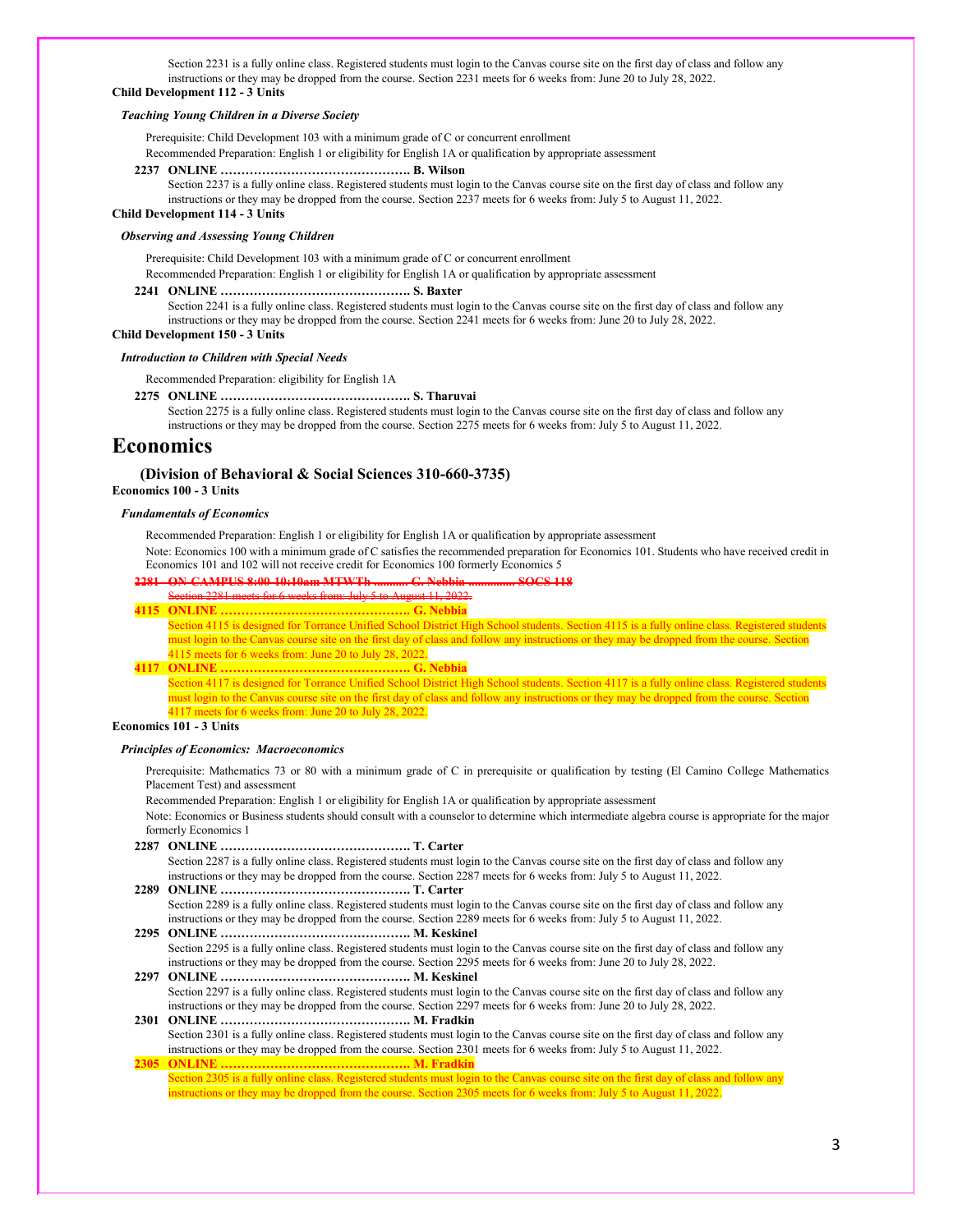#### **Economics 102 - 3 Units**

## *Principles of Economics: Microeconomics Theory*

Prerequisite: Economics 101 or 101H with a minimum grade of C Note: formerly Economics 2

**2315 ONLINE ………………………………………. B. Marschall**

Section 2315 is a fully online class. Registered students must login to the Canvas course site on the first day of class and follow any instructions or they may be dropped from the course. Section 2315 meets for 6 weeks from: June 20 to July 28, 2022. **2317 ONLINE ………………………………………. B. Marschall**

Section 2317 is a fully online class. Registered students must login to the Canvas course site on the first day of class and follow any nstructions or they may be dropped from the course. Section 2317 meets for 6 weeks from: June 20 to July 28, 2022.

# **Ethnic Studies**

## **(Division of Behavioral & Social Sciences – 310-660-3735)**

# **Ethnic Studies 1 - 3 Units**

# *Introduction to Ethnic Studies*

Recommended Preparation: eligibility for English 1A

- **2327 ONLINE ………………………………………. X. Herrera** Section 2327 is a fully online class. Registered students must login to the Canvas course site on the first day of class and follow any instructions or they may be dropped from the course. Section 2327 meets for 6 weeks from: June 20 to July 28, 2022.
- **2331 ONLINE ………………………………………. R. Herrera** Section 2331 is a fully online class. Registered students must login to the Canvas course site on the first day of class and follow any instructions or they may be dropped from the course. Section 2331 meets for 6 weeks from: June 20 to July 28, 2022.
- **2337 ONLINE ………………………………………. L. Smith** Section 2337 is a fully online class. Registered students must login to the Canvas course site on the first day of class and follow any nstructions or they may be dropped from the course. Section  $2\overline{337}$  meets for 6 weeks from: July 5 to August 11, 2022.
- **2339 ONLINE ………………………………………. N. Lopez** Section 2339 is a fully online class. Registered students must login to the Canvas course site on the first day of class and follow any instructions or they may be dropped from the course. Section 2339 meets for 6 weeks from: July 5 to August 11, 2022.

# **History**

## **(Division of Behavioral & Social Sciences – 310-660-3735) History 101 - 3 Units**

#### *United States History to 1877*

Recommended Preparation: eligibility for English 1A

- **2357 ONLINE ………………………………………. H. Herrera Thomas** Section 2357 is a fully online class. Registered students must login to the Canvas course site on the first day of class and follow any instructions or they may be dropped from the course. Section 2357 meets for 6 weeks from: June 20 to July 28, 2022.
- **2359 ONLINE ………………………………………. H. Herrera Thomas** Section 2359 is a fully online class. Registered students must login to the Canvas course site on the first day of class and follow any instructions or they may be dropped from the course. Section 2359 meets for 6 weeks from: June 20 to July 28, 2022.
- **2361 ONLINE ………………………………………. S. Uribe** Section 2361 is a fully online class. Registered students must login to the Canvas course site on the first day of class and follow any instructions or they may be dropped from the course. Section 2361 meets for 6 weeks from: June 20 to July 28, 2022.
- **2363 ONLINE ………………………………………. S. Uribe** Section 2363 is a fully online class. Registered students must login to the Canvas course site on the first day of class and follow any instructions or they may be dropped from the course. Section 2363 meets for 6 weeks from: June 20 to July 28, 2022.
- **2371 ONLINE ………………………………………. K. Resnick** Section 2371 is a fully online class. Registered students must login to the Canvas course site on the first day of class and follow any instructions or they may be dropped from the course. Section 2371 meets for 6 weeks from: July 5 to August 11, 2022.
- **2379 ONLINE ………………………………………. L. Smith** Section 2379 is a fully online class. Registered students must login to the Canvas course site on the first day of class and follow any ructions or they may be dropped from the course. Section 2379 meets for 6 weeks from: July 5 to August 11, 2022.

**History 102 - 3 Units**

#### *United States History from 1877 to the Present*

#### Recommended Preparation: eligibility for English 1A

- **2409 ONLINE ………………………………………. P. Swendson**
- Section 2409 is a fully online class. Registered students must login to the Canvas course site on the first day of class and follow any instructions or they may be dropped from the course. Section 2409 meets for 6 weeks from: July 5 to August 11, 2022. **2411 ONLINE ………………………………………. P. Swendson**
- Section 2411 is a fully online class. Registered students must login to the Canvas course site on the first day of class and follow any instructions or they may be dropped from the course. Section 2411 meets for 6 weeks from: July 5 to August 11, 2022.
- **2413 ONLINE ………………………………………. K. Resnick** Section 2413 is a fully online class. Registered students must login to the Canvas course site on the first day of class and follow any instructions or they may be dropped from the course. Section 2413 meets for 6 weeks from: July 5 to August 11, 2022.

# **2415 ONLINE ………………………………………. D. Black**

Section 2415 is a fully online class. Registered students must login to the Canvas course site on the first day of class and follow any instructions or they may be dropped from the course. Section 2415 meets for 6 weeks from: June 20 to July 28, 2022.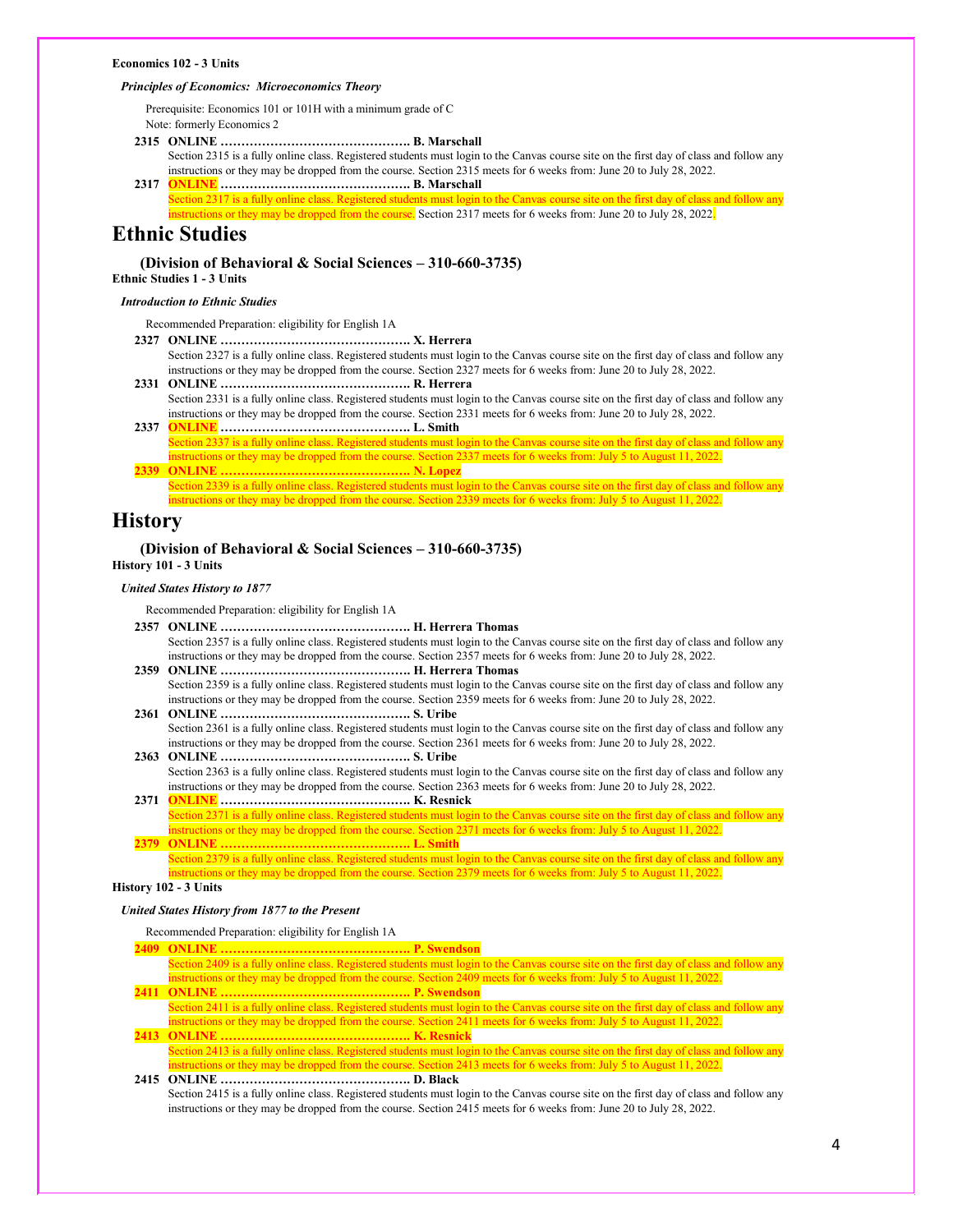**2419 ONLINE ………………………………………. A. Jaaska**

Section 2419 is a fully online class. Registered students must login to the Canvas course site on the first day of class and follow any instructions or they may be dropped from the course. Section 2419 meets for 6 weeks from: July 5 to August 11, 2022.

- **2423 ONLINE ………………………………………. J. Arrieta** Section 2423 is a fully online class. Registered students must login to the Canvas course site on the first day of class and follow any instructions or they may be dropped from the course. Section 2423 meets for 6 weeks from: July 5 to August 11, 2022.
- **2427 ONLINE ………………………………………. M. Fraga** ection 2427 is a fully online class. Registered students must login to the Canvas course site on the first day of class and follow any instructions or they may be dropped from the course. Section 2427 meets for 6 weeks from: June 20 to July 28, 2022.
- **2429 ONLINE ………………………………………. M. Fraga** Section 2429 is a fully online class. Registered students must login to the Canvas course site on the first day of class and follow any structions or they may be dropped from the course. Section  $2429$  meets for 6 weeks from: June 20 to July 28, 2022.
- **2431 ONLINE ………………………………………. B. Goldenberg** Section 2431 is a fully online class. Registered students must login to the Canvas course site on the first day of class and follow any instructions or they may be dropped from the course. Section 2431 meets for 6 weeks from: July 5 to August 11, 2022. **2435 ONLINE ………………………………………. B. Goldenberg**
- Section 2435 is a fully online class. Registered students must login to the Canvas course site on the first day of class and follow any instructions or they may be dropped from the course. Section 2435 meets for 6 weeks from: July 5 to August 11, 2022.
- **4131 ONLINE ………………………………………. D. Black** Section 4131 is designed for Torrance Unified School District High School students. Section 4131 is a fully online class. Registered students must login to the Canvas course site on the first day of class and follow any instructions or they may be dropped from the course. Section 4131 meets for 6 weeks from: June 20 to July 28, 2022.

## **4135 ONLINE ………………………………………. J. Melton** Section 4135 is designed for Torrance Unified School District High School students. Section 4135 is a fully online class. Registered students must login to the Canvas course site on the first day of class and follow any instructions or they may be dropped from the course. Section 4135 meets for 6 weeks from: June 20 to July 28, 2022.

**4137 ONLINE ………………………………………. J. Melton** Section 4137 is designed for Torrance Unified School District High School students. Section 4137 is a fully online class. Registered students must login to the Canvas course site on the first day of class and follow any instructions or they may be dropped from the course. Section 4137 meets for 6 weeks from: June 20 to July 28, 2022.

# **History 112 - 3 Units**

### *History of the Chicano in the United States*

Recommended Preparation: eligibility for English 1A

- **2467 ONLINE ………………………………………. X. Herrera** Section 2467 is a fully online class. Registered students must login to the Canvas course site on the first day of class and follow any instructions or they may be dropped from the course. Section 2467 meets for 6 weeks from: June 20 to July 28, 2022.
- **2471 ONLINE ………………………………………. I. De La O** Section 2471 is a fully online class. Registered students must login to the Canvas course site on the first day of class and follow any nstructions or they may be dropped from the course. Section 2471 meets for 6 weeks from: July 5 to August 11, 2022.

#### **History 122H - 3 Units**

### *Honors United States Social History: Cultural Pluralism in America*

Recommended Preparation: English 1or eligibility for English 1A or qualification by appropriate assessment Note: Students may take either History 122 or History 122H. Duplicate credit will not be awarded.

#### **2481 HYBRID 8:00-10:10am MW SOCS 127 …... J. Arrieta**

Section 2481 is designed for students in the Honors Transfer Program. Section 2481 is a Distance Education Hybrid course that includes online instruction and weekly on-campus meetings. This section will meet on campus every Monday/Wednesday from 8:00-10:10am in Social Science 206. You must attend the first class meeting or you may be dropped from the course. Section 2481 meets for 6 weeks from: June 20 to July 28, 2022.

# **History 140 - 3 Units**

## *History of Early Civilizations*

Recommended Preparation: eligibility for English 1A

- **2487 ONLINE ………………………………………. J. Suarez**
- Section 2487 is a fully online class. Registered students must login to the Canvas course site on the first day of class and follow any instructions or they may be dropped from the course. Section 2487 meets for 6 weeks from: June 20 to July 28, 2022. **2491 ONLINE ………………………………………. E. Pacas**
- Section 2491 is a fully online class. Registered students must login to the Canvas course site on the first day of class and follow any instructions or they may be dropped from the course. Section 2491 meets for 6 weeks from: June 20 to July 28, 2022.

# **History 141 - 3 Units**

#### *History of Modern Civilizations*

Recommended Preparation: eligibility for English 1A

- **2495 ONLINE ………………………………………. E. Pacas**
- Section 2495 is a fully online class. Registered students must login to the Canvas course site on the first day of class and follow any instructions or they may be dropped from the course. Section 2495 meets for 6 weeks from: July 5 to August 11, 2022. **4143 ONLINE ………………………………………. M. Wishon**

Section 4143 is designed for Torrance Unified School District High School students. Section 4143 is a fully online class. Registered students must login to the Canvas course site on the first day of class and follow any instructions or they may be dropped from the course. Section 4143 meets for 6 weeks from: June 20 to July 28, 2022.

**4145 ONLINE ………………………………………. M. Wishon**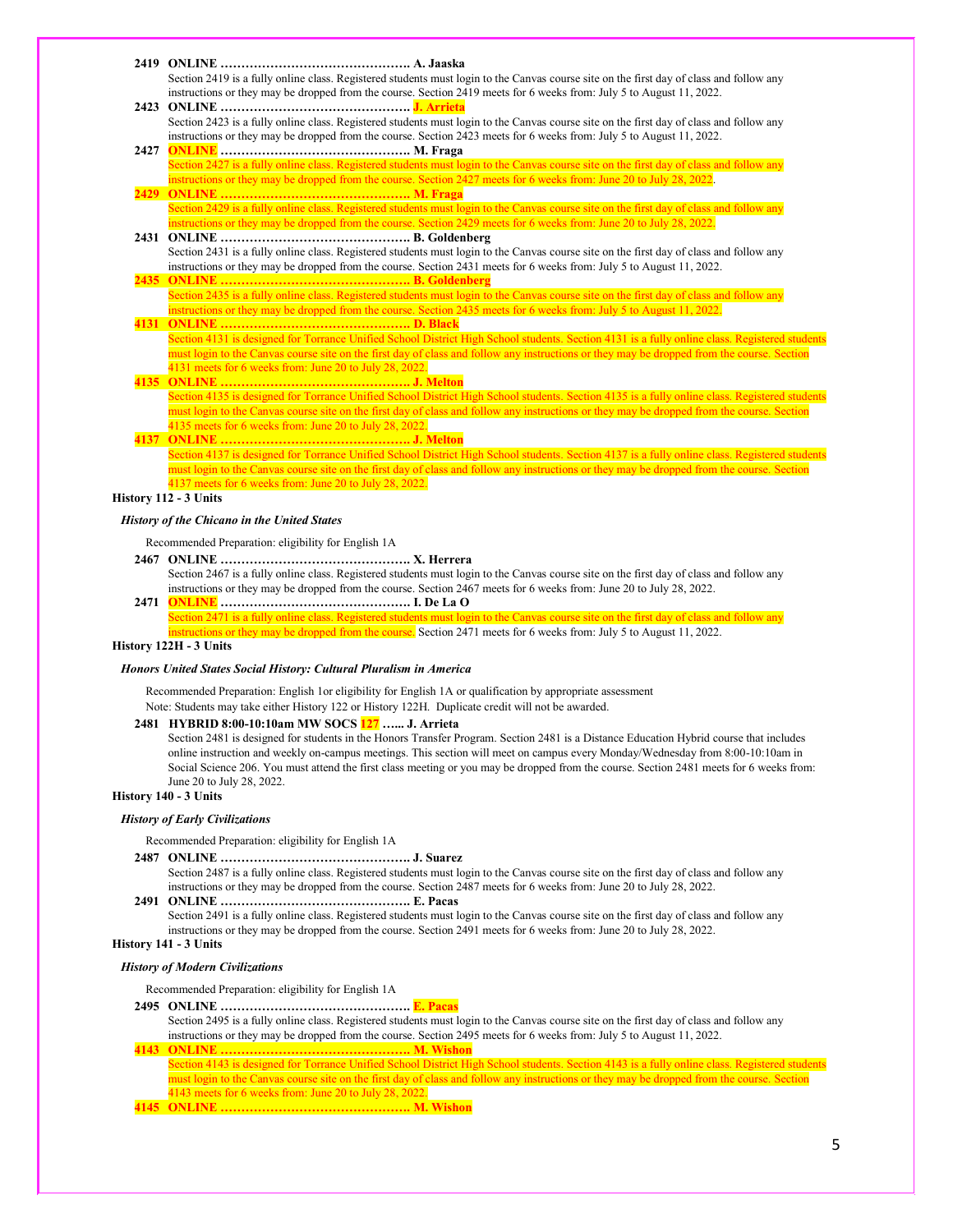Section 4145 is designed for Torrance Unified School District High School students. Section 4145 is a fully online class. Registered students must login to the Canvas course site on the first day of class and follow any instructions or they may be dropped from the course. Section 4145 meets for 6 weeks from: June 20 to July 28, 2022.

# **Human Development**

# **(Division of Behavioral & Social Sciences – 310-660-3735)**

**Human Development 101 - 1 Unit**

## *Orientation to College and Educational Planning*

Recommended Preparation: English 84 or English as a Second Language 52B; English A or English as a Second Language 53C Note: formerly Human Development 8

**2507 ONLINE ………………………………………. S. Torres**

Section 2507 is a fully online class. Registered students must login to the Canvas course site on the first day of class and follow any instructions or they may be dropped from the course. Section 2507 meets for 6 weeks from: June 20 to July 28, 2022.

**Human Development 105 - 1 Unit**

# *Career and Life Planning*

Recommended Preparation: English 84 or English as a Second Language 52B; English A or English as a Second Language 53C Note: formerly Human Development 5

**2521 ONLINE ………………………………………. J. Garcia**

Section 2521 is a fully online class. Registered students must login to the Canvas course site on the first day of class and follow any instructions or they may be dropped from the course. Section 2521 meets for 6 weeks from: July 5 to August 11, 2022.

### **Human Development 110 - 3 Units**

#### *Strategies for Creating Success in College, Work, and Life*

Recommended Preparation: English 1 or eligibility for English 1A or qualification by appropriate assessment Note: formerly Human Development 10

**2531 HYBRID 8:00-10:10am T SOCS 203 ….…... H. Nguyen**

Section 2531 is a Distance Education Hybrid course that includes online instruction and weekly on-campus meetings. This section will meet on campus every Tuesday from 10:30-12:40pm in Social Science 204. You must attend the first class meeting or you may be dropped from the course. Section 2531 meets for 6 weeks from: June 20 to July 28, 2022.

**2535 ONLINE ………………………………………. H. Nguyen**

Section 2535 is a fully online class. Registered students must login to the Canvas course site on the first day of class and follow any tructions or they may be dropped from the course. Section  $2535$  meets for 6 weeks from: July 5 to August 11, 2022.

# **2537 ONLINE ………………………………………. S. Leinen**

Section 2537 is a fully online class. Registered students must login to the Canvas course site on the first day of class and follow any instructions or they may be dropped from the course. Section 2537 meets for 6 weeks from: July 5 to August 11, 2022. **2539 ONLINE ………………………………………. S. Leinen**

Section 2539 is a fully online class. Registered students must login to the Canvas course site on the first day of class and follow any instructions or they may be dropped from the course. Section 2539 meets for 6 weeks from: July 5 to August 11, 2022.

**Human Development 115 - 3 Units**

#### *Career Development Across the Lifespan*

Recommended Preparation: English 1 or eligibility for English 1A or qualification by appropriate assessment

- **2565 ONLINE ………………………………………. A. Colbeck**
- Section 2565 is a fully online class. Registered students must login to the Canvas course site on the first day of class and follow any instructions or they may be dropped from the course. Section 2565 meets for 6 weeks from: July 5 to August 11, 2022.
- **2571 ON-CAMPUS 8:00-10:10am MTWTh .......... V. Shedeed ................. SOCS 202** Section 2571 meets for 6 weeks from: June 20 to July 28, 2022.

# **Philosophy**

### **(Division of Behavioral & Social Sciences – 310-660-3735) Philosophy 101 - 3 Units**

#### *Introduction to Philosophy*

Recommended Preparation: English 1 or eligibility for English 1A or qualification by appropriate assessment Note: formerly Philosophy 2

**2581 ONLINE ………………………………………. F. Leon** Section 2581 is a fully online class. Registered students must login to the Canvas course site on the first day of class and follow any instructions or they may be dropped from the course. Section 2581 meets for 6 weeks from: July 5 to August 11, 2022. **2585 ONLINE ………………………………………. R. Garcia** Section 2585 is a fully online class. Registered students must login to the Canvas course site on the first day of class and follow any

instructions or they may be dropped from the course. Section 2585 meets for 6 weeks from: July 5 to August 11, 2022. **2591 ONLINE ………………………………………. D. Shever**

Section 2591 is a fully online class. Registered students must login to the Canvas course site on the first day of class and follow any instructions or they may be dropped from the course. Section 2591 meets for 6 weeks from: June 20 to July 28, 2022. **2597 ONLINE ………………………………………. M. Ramirez Noss**

Section 2597 is a fully online class. Registered students must login to the Canvas course site on the first day of class and follow any instructions or they may be dropped from the course. Section 2597 meets for 6 weeks from: June 20 to July 28, 2022.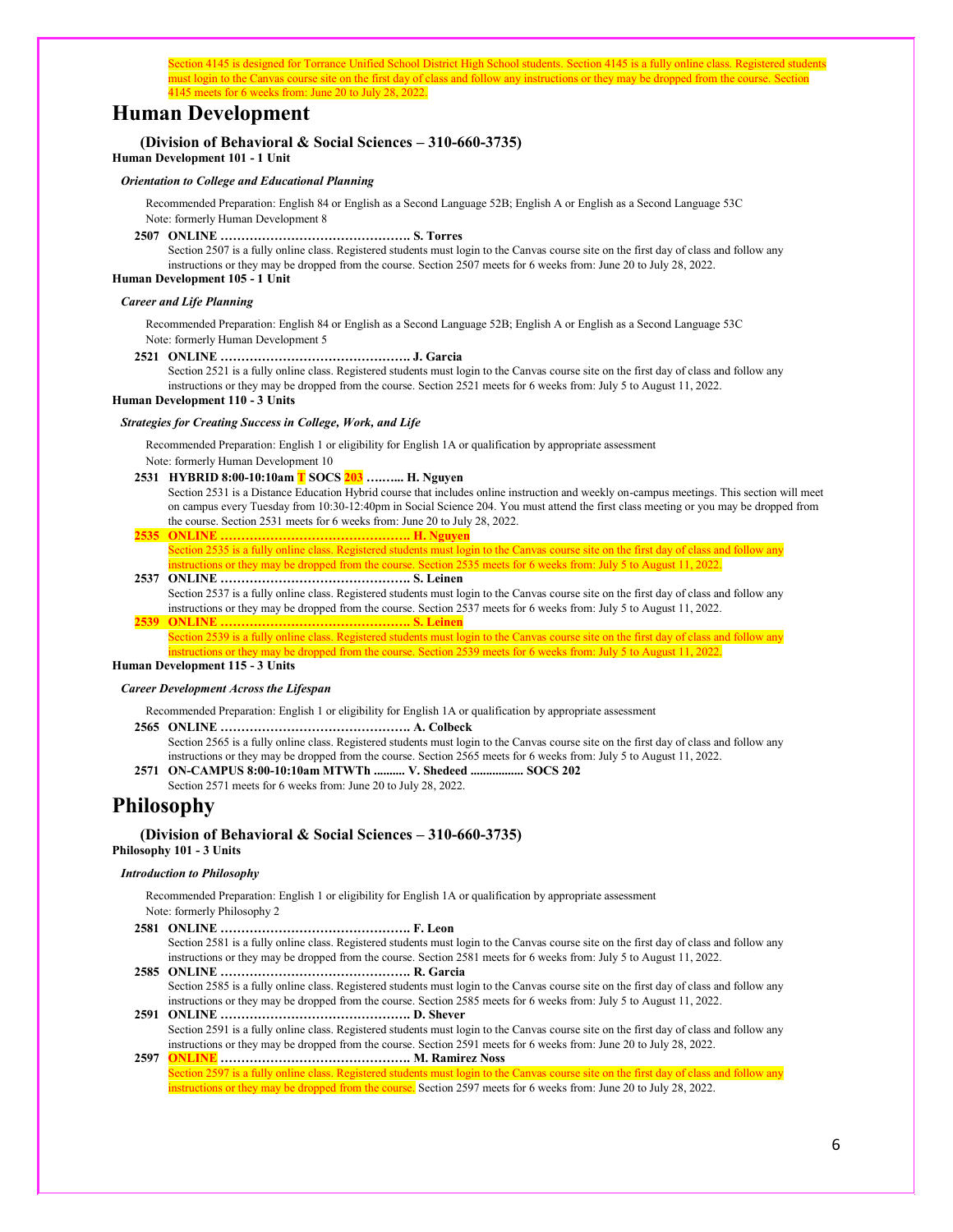#### **Philosophy 103 - 3 Units**

#### *Ethics and Society*

Recommended Preparation: eligibility for English 1A Note: formerly Philosophy 3

**2609 ONLINE ………………………………………. F. Leon**

Section 2609 is a fully online class. Registered students must login to the Canvas course site on the first day of class and follow any instructions or they may be dropped from the course. Section 2609 meets for 6 weeks from: July 5 to August 11, 2022.

# **Philosophy 105 - 3 Units**

## *Critical Thinking and Discourse*

Prerequisite: English 1A with a minimum grade of C

Note: This course satisfies the critical thinking/English composition requirement of IGETC and the critical thinking requirement of the CSU transfer pattern. formerly Philosophy 5

**2615 ONLINE ………………………………………. R. Garcia**

Section 2615 is a fully online class. Registered students must login to the Canvas course site on the first day of class and follow any instructions or they may be dropped from the course. Section 2615 meets for 6 weeks from: July 5 to August 11, 2022.

# **Political Science**

# **(Division of Behavioral & Social Sciences - 310-660-3735)**

**Political Science 1 - 3 Units**

### *Governments of the United States and California*

Recommended Preparation: eligibility for English 1A

- **2637 ONLINE ………………………………………. L. Houske** Section 2637 is a fully online class. Registered students must login to the Canvas course site on the first day of class and follow any instructions or they may be dropped from the course. Section 2637 meets for 6 weeks from: June 20 to July 28, 2022.
- **2639 ONLINE ………………………………………. L. Houske** Section 2639 is a fully online class. Registered students must login to the Canvas course site on the first day of class and follow any instructions or they may be dropped from the course. Section 2639 meets for 6 weeks from: June 20 to July 28, 2022.
- **2641 ONLINE ………………………………………. E. Munoz** Section 2641 is a fully online class. Registered students must login to the Canvas course site on the first day of class and follow any instructions or they may be dropped from the course. Section 2641 meets for 6 weeks from: June 20 to July 28, 2022.
- **2643 ONLINE ………………………………………. E. Munoz** Section 2643 is a fully online class. Registered students must login to the Canvas course site on the first day of class and follow any instructions or they may be dropped from the course. Section 2643 meets for 6 weeks from: June 20 to July 28, 2022.
- **2649 ONLINE ………………………………………. J. Casper** Section 2649 is a fully online class. Registered students must login to the Canvas course site on the first day of class and follow any instructions or they may be dropped from the course. Section 2649 meets for 6 weeks from: June 20 to July 28, 2022. **2651 ONLINE ………………………………………. J. Casper**
- Section 2651 is a fully online class. Registered students must login to the Canvas course site on the first day of class and follow any instructions or they may be dropped from the course. Section 2651 meets for 6 weeks from: June 20 to July 28, 2022. **2659 ONLINE ………………………………………. V. Chaney**
- Section 2659 is a fully online class. Registered students must login to the Canvas course site on the first day of class and follow any instructions or they may be dropped from the course. Section 2659 meets for 6 weeks from: July 5 to August 11, 2022.
- **2663 ONLINE ………………………………………. A. Cranon-Charles** Section 2663 is a fully online class. Registered students must login to the Canvas course site on the first day of class and follow any instructions or they may be dropped from the course. Section 2663 meets for 6 weeks from: July 5 to August 11, 2022.

**2701 HYBRID 10:30-12:40pm M SOCS 205 ……..... T. Klein** Section 2701 is a Distance Education Hybrid course that includes online instruction and weekly on-campus meetings. This section will meet on campus every Monday from 10:30-12:40pm in Social Science 205. You must attend the first class meeting or you may be dropped from the course. Section 2701 meets for 6 weeks from: June 20 to July 28, 2022.

- **2707 ONLINE ………………………………………. C. Jun** Section 2707 is a fully online class. Registered students must login to the Canvas course site on the first day of class and follow any nstructions or they may be dropped from the course. Section 2707 meets for 6 weeks from: July 5 to August 11, 2022.
- **2711 ONLINE ………………………………………. E. Coleman** Section 2711 is a fully online class. Registered students must login to the Canvas course site on the first day of class and follow any instructions or they may be dropped from the course. Section 2711 meets for 6 weeks from: July 5 to August 11, 2022.

**4155 ONLINE ………………………………………. J. Georges** Section 4155 is designed for Torrance Unified School District High School students. Section 4155 is a fully online class. Registered students must login to the Canvas course site on the first day of class and follow any instructions or they may be dropped from the course. Section 4155 meets for 6 weeks from: June 20 to July 28, 2022.

**4157 ONLINE ………………………………………. J. Georges** Section 4157 is designed for Torrance Unified School District High School students. Section 4157 is a fully online class. Registered students must login to the Canvas course site on the first day of class and follow any instructions or they may be dropped from the course. Section 4157 meets for 6 weeks from: June 20 to July 28, 2022.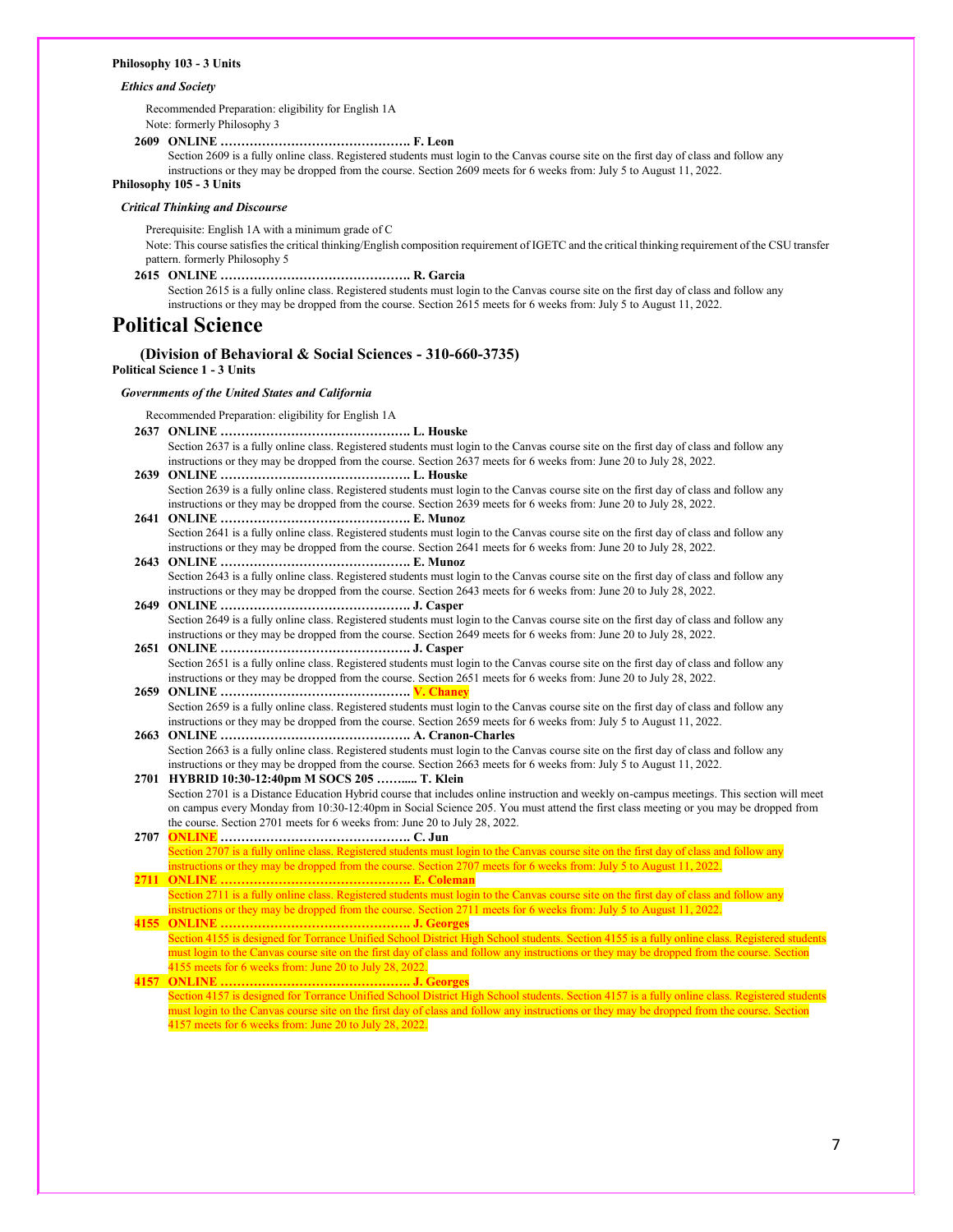#### **Political Science 7 - 3 Units**

#### *Political Philosophy*

Recommended Preparation: English 1 or eligibility for English 1A or qualification by appropriate assessment Note: Political Science 7 is the same course as Philosophy 117.

**2729 ONLINE ………………………………………. S. Gonzales**

Section 2729 is a fully online class. Registered students must login to the Canvas course site on the first day of class and follow any instructions or they may be dropped from the course. Section 2729 meets for 6 weeks from: July 5 to August 11, 2022.

# **Political Science 10H - 3 Units**

## *Honors Introduction to International Relations*

Recommended Preparation: Political Science 1; English 1 or eligibility for English 1A or qualification by appropriate assessment Note: Students may take either Political Science 10 or Political Science 10H. Duplicate credit will not be awarded.

#### **2735 HYBRID 10:30-12:40pm TTh SOCS 212 ...... K. Striepe**

Section 2735 is designed for students in the Honors Transfer Program. Section 2735 is a Distance Education Hybrid course that includes online instruction and weekly on-campus meetings. This section will meet on campus every Tuesday/Thursday from 10:30-12:40pm in Social Science 212. You must attend the first class meeting or you may be dropped from the course. Section 2735 meets for 6 weeks from: June 20 to July 28, 2022.

# **Psychology**

## **(Division of Behavioral & Social Sciences - 310-660-3735) Psychology 101 - 3 Units**

## *General Psychology*

Recommended Preparation: English 1 or eligibility for English 1A or qualification by appropriate assessment Note: formerly Psychology 5

- **2739 ONLINE ………………………………………. A. Simon** Section 2739 is a fully online class. Registered students must login to the Canvas course site on the first day of class and follow any instructions or they may be dropped from the course. Section 2739 meets for 6 weeks from: June 20 to July 28, 2022. **2741 ONLINE ………………………………………. A. Simon**
- Section 2741 is a fully online class. Registered students must login to the Canvas course site on the first day of class and follow any instructions or they may be dropped from the course. Section 2741 meets for 6 weeks from: June 20 to July 28, 2022.
- **2745 ON-CAMPUS 8:00-10:10pm MTWTh ........... J. Farias ............... ARTB 348** Section 2745 meets for 6 weeks from: June 20 to July 28, 2022.
- **2751 ONLINE ………………………………………. R. Montes** Section 2751 is a fully online class. Registered students must login to the Canvas course site on the first day of class and follow any instructions or they may be dropped from the course. Section 2751 meets for 6 weeks from: July 5 to August 11, 2022.
- **2753 ONLINE ………………………………………. F. Moshrefi** Section 2753 is a fully online class. Registered students must login to the Canvas course site on the first day of class and follow any instructions or they may be dropped from the course. Section 2753 meets for 6 weeks from: June 20 to July 28, 2022.
- **2761 ONLINE ………………………………………. M. Stelter** Section 2761 is a fully online class. Registered students must login to the Canvas course site on the first day of class and follow any instructions or they may be dropped from the course. Section 2761 meets for 6 weeks from: July 5 to August 11, 2022.
- **2775 ONLINE ………………………………………. Y. Farah** Section 2775 is a fully online class. Registered students must login to the Canvas course site on the first day of class and follow any instructions or they may be dropped from the course. Section 2775 meets for 6 weeks from: June 20 to July 28, 2022.

**2787 ONLINE ………………………………………. S. Huemer** Section 2787 is a fully online class. Registered students must login to the Canvas course site on the first day of class and follow any instructions or they may be dropped from the course. Section 2787 meets for 6 weeks from: June 20 to July 28, 2022. **2791 ONLINE ………………………………………. K. Nguyen**

Section 2791 is a fully online class. Registered students must login to the Canvas course site on the first day of class and follow any instructions or they may be dropped from the course. Section 2791 meets for 6 weeks from: July 5 to August 11, 2022.

**4175 ON-CAMPUS 9:00-11:10am MTWTh ........... S. Atkins............... SOCS 123** Section 2745 meets for 6 weeks from: June 20 to July 28, 2022.

### **Psychology 102 - 3 Units**

#### *Psychology for Effective Living*

Recommended Preparation: English 1 or eligibility for English 1A or qualification by appropriate assessment Note: formerly Psychology 2

**2805 ONLINE ………………………………………. J. Farias**

Section 2805 is a fully online class. Registered students must login to the Canvas course site on the first day of class and follow any instructions or they may be dropped from the course. Section 2805 meets for 6 weeks from: June 20 to July 28, 2022.

# **Psychology 103 - 3 Units**

### *Critical Thinking and Psychology*

Prerequisite: English 1A or English 1AH with a minimum grade of C

Note: This course satisfies the critical thinking/English composition requirement of IGETC and the critical thinking requirement of the CSU transfer pattern. formerly Psychology 3

**2811 ONLINE ………………………………………. M. Abdelhamid**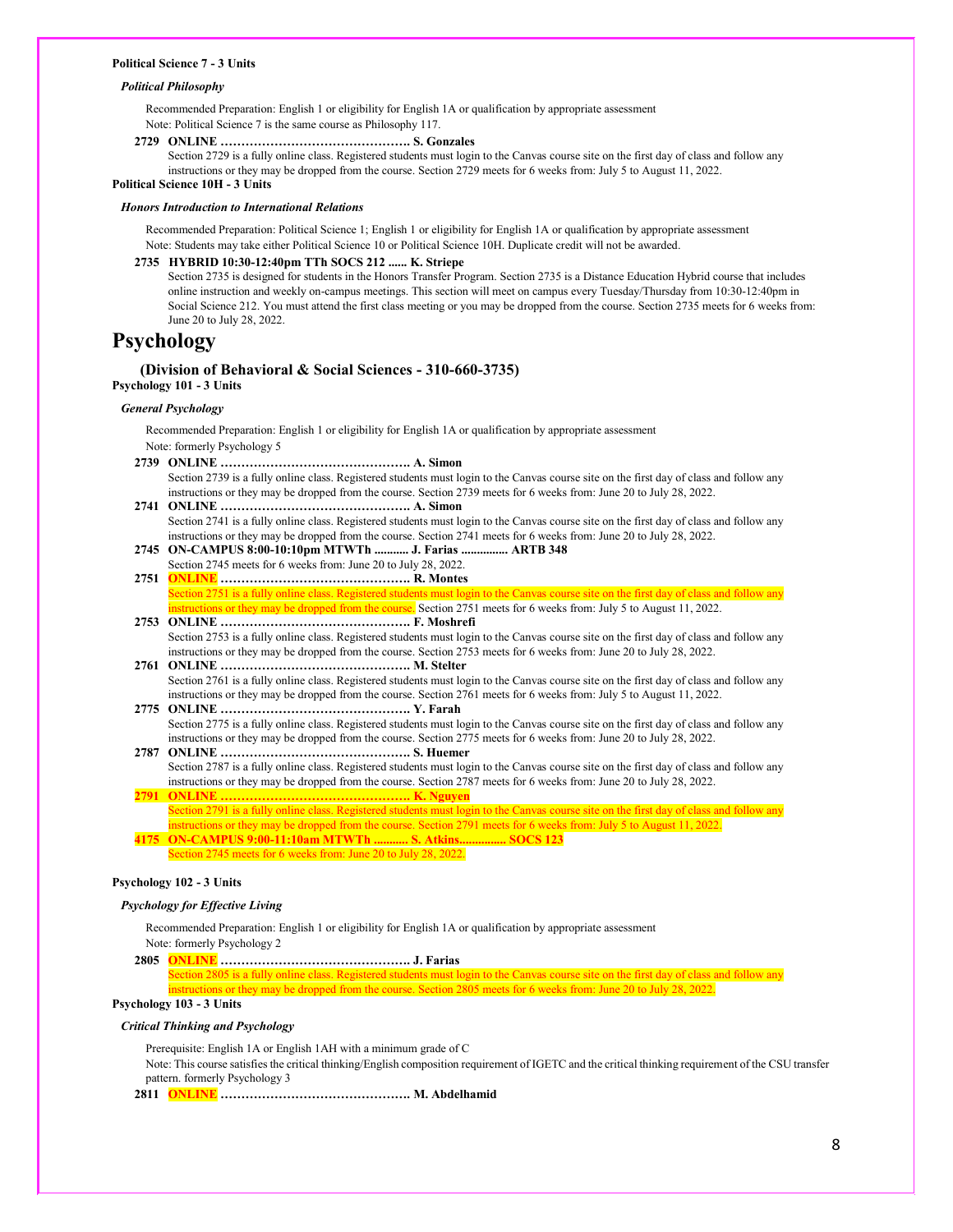Section 2811 is a fully online class. Registered students must login to the Canvas course site on the first day of class and follow any nstructions or they may be dropped from the course. Section 2811 meets for 6 weeks from: June 20 to July 28, 2022.

## **2815 ONLINE ………………………………………. M. Abdelhamid**

Section 2815 is a fully online class. Registered students must login to the Canvas course site on the first day of class and follow any instructions or they may be dropped from the course. Section 2815 meets for 6 weeks from: July 5 to August 11, 2022. **Psychology 107 - 3 Units**

#### *Physiological Psychology*

Prerequisite: Psychology 101 or Psychology 101H with a minimum grade of C Note: formerly Psychology 7

**2839 ONLINE ………………………………………. Y. Chu**

Section 2839 is a fully online class. Registered students must login to the Canvas course site on the first day of class and follow any instructions or they may be dropped from the course. Section 2839 meets for 6 weeks from: June 20 to July 28, 2022.

# **2843 ONLINE ………………………………………. J. Huft**

Section 2843 is a fully online class. Registered students must login to the Canvas course site on the first day of class and follow any instructions or they may be dropped from the course. Section 2843 meets for 6 weeks from: July 5 to August 11, 2022.

#### **Psychology109A - 4 Units**

#### *Introduction to Statistics and Data Analysis for the Behavioral Sciences*

Prerequisite: Psychology 101 or Psychology 101H or Sociology 101 and Mathematics 73 or Mathematics 80 with a minimum grade of C in prerequisite

Note: Psychology 109A is the same course as Sociology 109A. formerly Psychology 9A

- **2847 ONLINE ………………………………………. E. Galvan**
- Section 2847 is a fully online class. Registered students must login to the Canvas course site on the first day of class and follow any instructions or they may be dropped from the course. Section 2847 meets for 6 weeks from: June 20 to July 28, 2022. **2849 ONLINE ………………………………………. E. Galvan**
	- Section 2849 is a fully online class. Registered students must login to the Canvas course site on the first day of class and follow any structions or they may be dropped from the course. Section 2849 meets for 6 weeks from: July 5 to August 11, 2022.

## **Psychology 109B - 4 Units**

#### *Research Methods in the Behavioral Sciences*

Prerequisite: Psychology 109A or Sociology 109A; Mathematics 150 or Mathematics 150H with a minimum grade of C Note: formerly Psychology 9B

**2855 ONLINE ………………………………………. Y. Chu**

Section 2855 is a fully online class. Registered students must login to the Canvas course site on the first day of class and follow any instructions or they may be dropped from the course. Section 2855 meets for 6 weeks from: June 20 to July 28, 2022.

# **2861 ONLINE ………………………………………. K. Dooley**

Section 2861 is a fully online class. Registered students must login to the Canvas course site on the first day of class and follow any ons or they may be dropped from the course. Section 2861 meets for 6 weeks from: July 5 to August 11, 2022.

## **Psychology 115 - 3 Units**

## *Abnormal Psychology*

Prerequisite: Psychology 101 or Psychology 101H with a minimum grade of C

Recommended Preparation: English 1 or eligibility for English 1A or qualification by appropriate assessment Note: formerly Psychology 15

**2875 ONLINE ………………………………………. B. O'Leary**

Section 2875 is a fully online class. Registered students must login to the Canvas course site on the first day of class and follow any instructions or they may be dropped from the course. Section 2875 meets for 6 weeks from: June 20 to July 28, 2022.

## **Psychology 116 - 3 Units**

## *Lifespan Development*

Prerequisite: Psychology 101 or Psychology 101H with a minimum grade of C

Recommended Preparation: English 1 or eligibility for English 1A or qualification by appropriate assessment Note: formerly Psychology 16

- **2885 ONLINE ………………………………………. B. Conn** Section 2885 is a fully online class. Registered students must login to the Canvas course site on the first day of class and follow any
- ons or they may be dropped from the course. Section 2885 meets for 6 weeks from: July 5 to August 11, 2022. **2887 ONLINE ………………………………………. B. Conn**
- Section 2887 is a fully online class. Registered students must login to the Canvas course site on the first day of class and follow any instructions or they may be dropped from the course. Section 2887 meets for 6 weeks from: July 5 to August 11, 2022.

**2891 ONLINE ………………………………………. M. Huff** Section 2891 is a fully online class. Registered students must login to the Canvas course site on the first day of class and follow any instructions or they may be dropped from the course. Section 2891 meets for 6 weeks from: June 20 to July 28, 2022. **2895 ONLINE ………………………………………. M. Huff**

Section 2895 is a fully online class. Registered students must login to the Canvas course site on the first day of class and follow any instructions or they may be dropped from the course. Section 2895 meets for 6 weeks from: July 5 to August 11, 2022.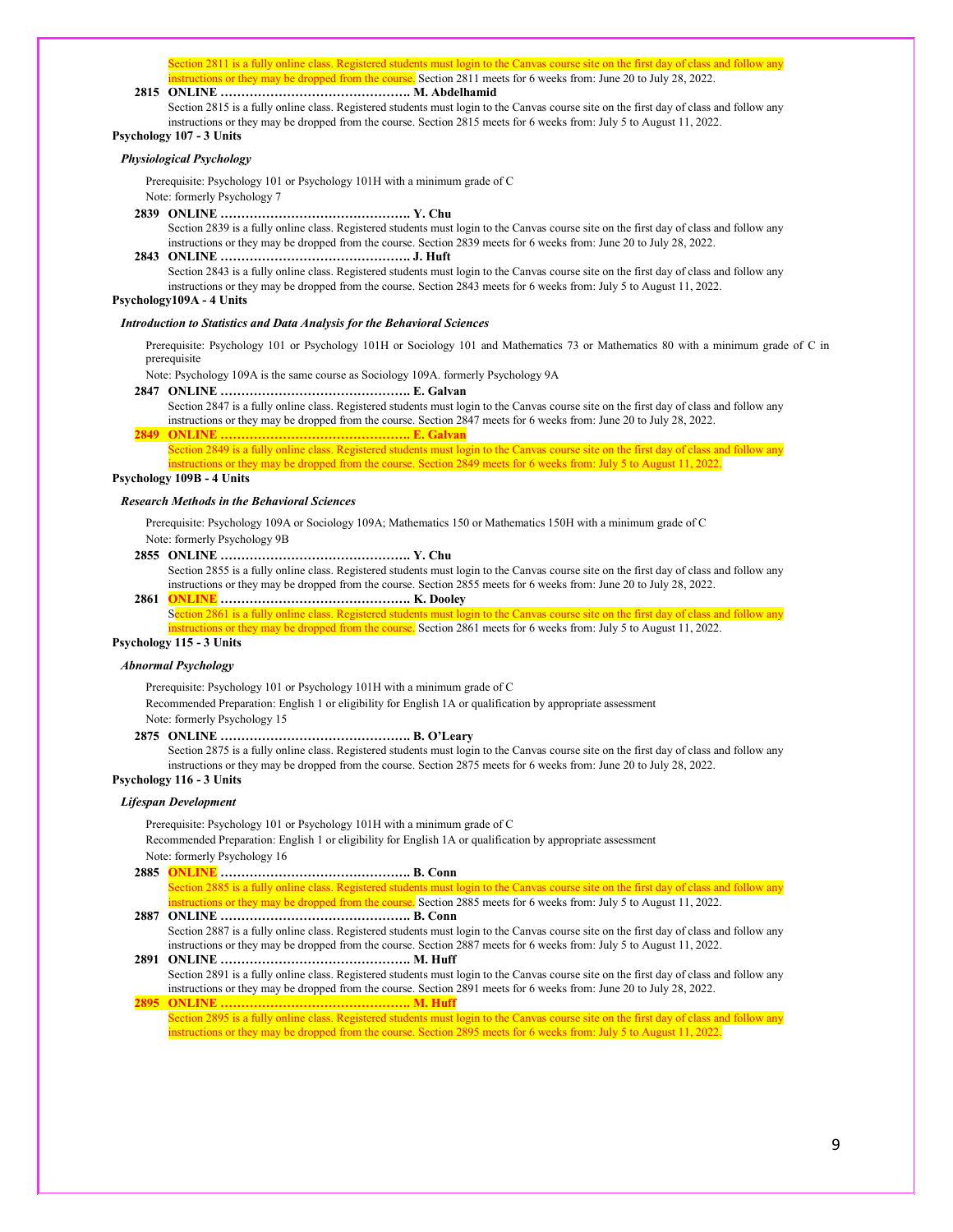# **Social Sciences**

## **(Division of Behavioral & Social Sciences - 310-660-3735)**

**Social Science 103 - 3 Units**

#### *Introduction to Social Justice Studies*

Prerequisite: eligibility for English 1A

## **2907 ONLINE ………………………………………. J. Rodriguez**

Section 2907 is a fully online class. Registered students must login to the Canvas course site on the first day of class and follow any instructions or they may be dropped from the course. Section 2907 meets for 6 weeks from: June 20 to July 28, 2022.

# **Sociology**

# **(Division of Behavioral & Social Sciences - 310-660-3735)**

**Sociology 101 - 3 Units**

# *Introduction to Sociology*

Prerequisite: eligibility for English 1A

**2921 ONLINE ………………………………………. S. Allen**

Section 2921 is a fully online class. Registered students must login to the Canvas course site on the first day of class and follow any instructions or they may be dropped from the course. Section 2921 meets for 6 weeks from: June 20 to July 28, 2022.

- **2923 ONLINE ………………………………………. S. Allen** Section 2923 is a fully online class. Registered students must login to the Canvas course site on the first day of class and follow any instructions or they may be dropped from the course. Section 2923 meets for 6 weeks from: June 20 to July 28, 2022.
- **2925 ONLINE ………………………………………. M. Fujiwara** Section 2925 is a fully online class. Registered students must login to the Canvas course site on the first day of class and follow any instructions or they may be dropped from the course. Section 2925 meets for 6 weeks from: June 20 to July 28, 2022.

**2927 ONLINE ………………………………………. M. Fujiwara** Section 2927 is a fully online class. Registered students must login to the Canvas course site on the first day of class and follow any instructions or they may be dropped from the course. Section 2927 meets for 6 weeks from: June 20 to July 28, 2022.

**2935 ONLINE ………………………………………. M. Din** Section 2935 is a fully online class. Registered students must login to the Canvas course site on the first day of class and follow any istructions or they may be dropped from the course. Section 2935 meets for 6 weeks from: July 5 to August 11, 2022.

#### **Sociology 102 - 3 Units**

### *Families and Intimate Relationships*

Recommended Preparation: Sociology 101; eligibility for English 1A

**2963 ONLINE ………………………………………. K. Stone** Section 2963 is a fully online class. Registered students must login to the Canvas course site on the first day of class and follow any nstructions or they may be dropped from the course. Section 2963 meets for 6 weeks from: July 5 to August 11, 2022.

#### **Sociology 104 - 3 Units**

#### *Social Problems*

Recommended Preparation: Sociology 101; eligibility for English 1A

**2971 ONLINE ………………………………………. M. Bell-Blossom** ection 2971 is a fully online class. Registered students must login to the Canvas course site on the first day of class and follow any

is or they may be dropped from the course. Section 2971 meets for 6 weeks from: June 20 to July 28, 2022.

# **Sociology 109A - 4 Units**

#### *Introduction to Statistics and Data Analysis for the Behavioral Sciences*

Prerequisite: Sociology 101 or Psychology 101 or Psychology 101H and Mathematics 73 or 80 with a minimum grade of C in prerequisite Note: Sociology 109A is the same course as Psychology 109A.

**2977 ONLINE ………………………………………. P. Aguilera**

Section 2977 is a fully online class. Registered students must login to the Canvas course site on the first day of class and follow any instructions or they may be dropped from the course. Section 2977 meets for 6 weeks from: June 20 to July 28, 2022. **Sociology 112 - 3 Units**

#### *Introduction to Criminology*

Recommended Preparation: Sociology 101; eligibility for English 1A

**2983 ONLINE ………………………………………. R. Osterman**

Section 2983 is a fully online class. Registered students must login to the Canvas course site on the first day of class and follow any instructions or they may be dropped from the course. Section 2983 meets for 6 weeks from: June 20 to July 28, 2022.

# **Women's Studies**

**(Division of Behavioral & Social Sciences - 310-660-3735) Women's Studies 1 - 3 Units**

#### *Introduction to Women's Studies*

Recommended Preparation: eligibility for English 1A

**2991 ONLINE ………………………………………. A. Baker**